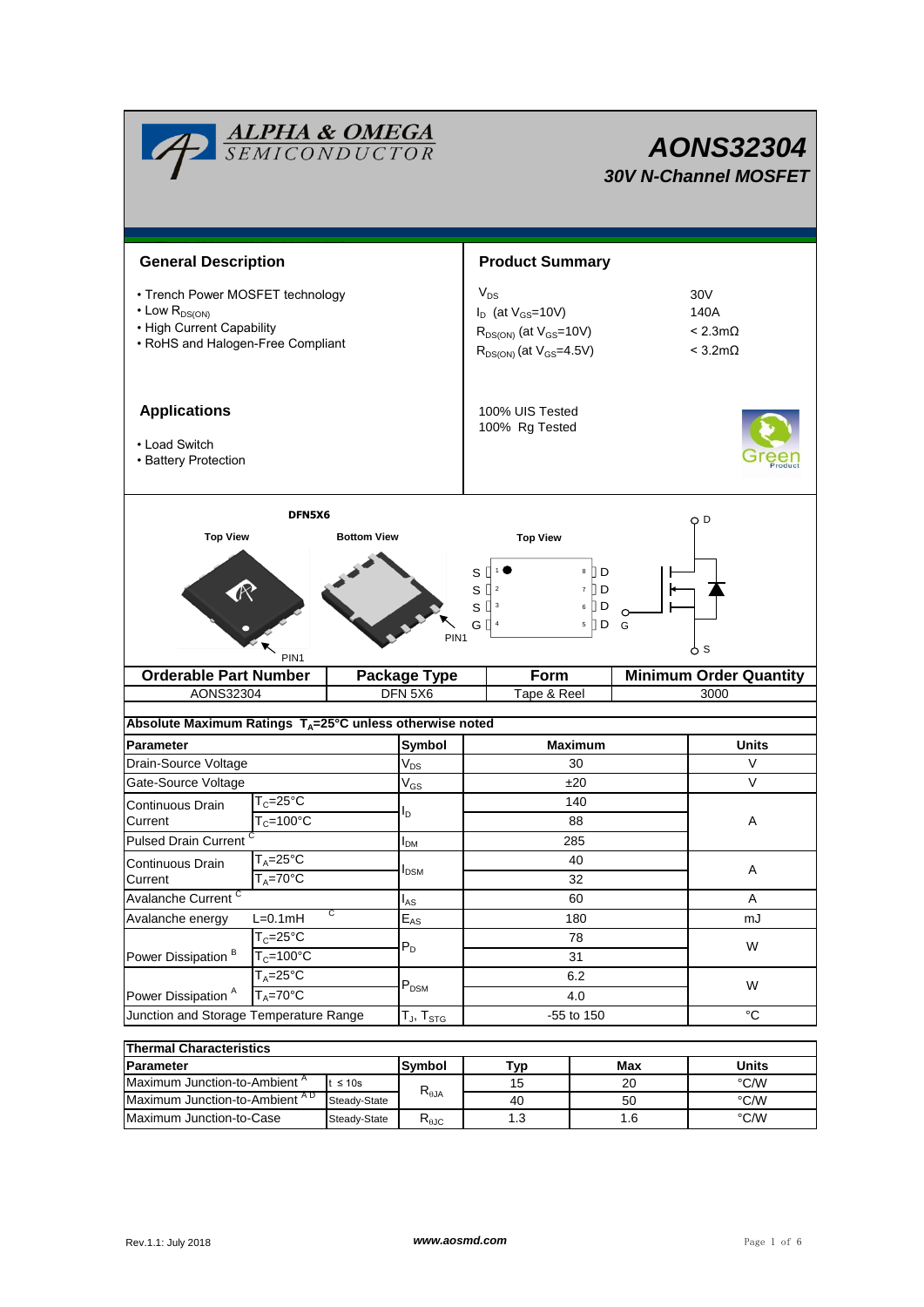

### **Electrical Characteristics (TJ=25°C unless otherwise noted)**

| <b>Symbol</b>                          | Parameter                             | <b>Conditions</b>                                             | Min                          | <b>Typ</b> | <b>Max</b> | <b>Units</b> |           |  |  |
|----------------------------------------|---------------------------------------|---------------------------------------------------------------|------------------------------|------------|------------|--------------|-----------|--|--|
| <b>STATIC PARAMETERS</b>               |                                       |                                                               |                              |            |            |              |           |  |  |
| $BV_{DSS}$                             | Drain-Source Breakdown Voltage        | ID=250µA, VGS=0V                                              |                              | 30         |            |              | V         |  |  |
| l <sub>DSS</sub>                       | Zero Gate Voltage Drain Current       | $V_{DS}$ =30V, $V_{GS}$ =0V                                   |                              |            |            | 1            |           |  |  |
|                                        |                                       |                                                               | $T_{\text{J}} = 55^{\circ}C$ |            |            | 5            | μA        |  |  |
| $I_{GSS}$                              | Gate-Body leakage current             | $V_{DS} = 0V$ , $V_{GS} = \pm 20V$                            |                              |            |            | ±100         | nA        |  |  |
| $V_{GS(th)}$                           | Gate Threshold Voltage                | $V_{DS} = V_{GS}$ , $I_D = 250 \mu A$                         | 1.1                          | 1.6        | 2.1        | V            |           |  |  |
| $R_{DS(ON)}$                           | Static Drain-Source On-Resistance     | $V_{GS}$ =10V, $I_{D}$ =20A                                   |                              |            | 1.8        | 2.3          | $m\Omega$ |  |  |
|                                        |                                       |                                                               | $T_{\rm J}$ =125°C           |            | 2.8        | 3.5          |           |  |  |
|                                        |                                       | $V_{GS} = 4.5V, I_D = 20A$                                    |                              |            | 2.4        | 3.2          | $m\Omega$ |  |  |
| $g_{FS}$                               | <b>Forward Transconductance</b>       | $V_{DS} = 5V$ , $I_D = 20A$                                   |                              | 100        |            | S            |           |  |  |
| $V_{SD}$                               | Diode Forward Voltage                 | $IS=1A, VGS=0V$                                               |                              | 0.65       | 1          | V            |           |  |  |
| $\mathsf{I}_\mathsf{S}$                | Maximum Body-Diode Continuous Current |                                                               |                              |            | 100        | A            |           |  |  |
|                                        | <b>DYNAMIC PARAMETERS</b>             |                                                               |                              |            |            |              |           |  |  |
| $C_{\rm iss}$                          | <b>Input Capacitance</b>              |                                                               |                              |            | 5970       |              | рF        |  |  |
| $C_{\rm oss}$                          | <b>Output Capacitance</b>             | $V_{GS}$ =0V, $V_{DS}$ =15V, f=1MHz                           |                              | 580        |            | рF           |           |  |  |
| $\mathbf{C}_{\text{rss}}$              | Reverse Transfer Capacitance          |                                                               |                              | 340        |            | pF           |           |  |  |
| $R_{g}$                                | Gate resistance                       | $f = 1$ MHz                                                   | 1.5                          | 3          | 4.5        | Ω            |           |  |  |
|                                        | <b>SWITCHING PARAMETERS</b>           |                                                               |                              |            |            |              |           |  |  |
| $Q_q(10V)$                             | <b>Total Gate Charge</b>              | $V_{GS}$ =10V, $V_{DS}$ =15V, $I_{D}$ =20A                    |                              |            | 89         | 130          | nC        |  |  |
| $Q_g(4.5V)$                            | <b>Total Gate Charge</b>              |                                                               |                              |            | 40         | 60           | nC        |  |  |
| $Q_{gs}$                               | Gate Source Charge                    |                                                               |                              |            | 14         |              | nC        |  |  |
| $\mathsf{Q}_{\underline{\mathsf{gd}}}$ | Gate Drain Charge                     |                                                               |                              |            | 13         |              | nC        |  |  |
| $t_{D(on)}$                            | Turn-On DelayTime                     | $V_{GS}$ =10V, $V_{DS}$ =15V, R <sub>1</sub> =0.75 $\Omega$ , |                              |            | 9          |              | ns        |  |  |
| $t_r$                                  | Turn-On Rise Time                     |                                                               |                              |            | 5          |              | ns        |  |  |
| $t_{D(off)}$                           | Turn-Off DelayTime                    | $R_{\text{GEN}} = 3\Omega$                                    |                              | 87         |            | ns           |           |  |  |
| $t_f$                                  | <b>Turn-Off Fall Time</b>             |                                                               |                              | 20.0       |            | ns           |           |  |  |
| $\mathfrak{t}_{\text{rr}}$             | Body Diode Reverse Recovery Time      | $I_F = 20A$ , di/dt=500A/ $\mu$ s                             |                              | 13         |            | ns           |           |  |  |
| $Q_{rr}$                               | Body Diode Reverse Recovery Charge    | $I_F = 20A$ , di/dt=500A/ $\mu$ s                             |                              |            | 25         |              | nC        |  |  |

A. The value of  $R_{qJA}$  is measured with the device mounted on 1in<sup>2</sup> FR-4 board with 2oz. Copper, in a still air environment with T<sub>A</sub> =25°C. The Power dissipation P<sub>DSM</sub> is based on R <sub>0JA</sub> t≤ 10s and the maximum allowed junction temperature of 150°C. The value in any given application depends on the user's specific board design.

B. The power dissipation P<sub>D</sub> is based on T<sub>J(MAX)</sub>=150°C, using junction-to-case thermal resistance, and is more useful in setting the upper dissipation<br>limit for cases where additional heatsinking is used.

C. Single pulse width limited by junction temperature  $T_{J(MAX)}$ =150°C.

D. The  $R_{qJA}$  is the sum of the thermal impedance from junction to case  $R_{qJC}$  and case to ambient.

E. The static characteristics in Figures 1 to 6 are obtained using <300µs pulses, duty cycle 0.5% max.<br>F. These curves are based on the junction-to-case thermal impedance which is measured with the device mounted to a larg maximum junction temperature of  $T_{J(MAX)}$ =150°C. The SOA curve provides a single pulse rating.

G. The maximum current rating is package limited.

H. These tests are performed with the device mounted on 1 in<sup>2</sup> FR-4 board with 2oz. Copper, in a still air environment with T<sub>A</sub>=25°C.

APPLICATIONS OR USE AS CRITICAL COMPONENTS IN LIFE SUPPORT DEVICES OR SYSTEMS ARE NOT AUTHORIZED. AOS DOES NOT ASSUME ANY LIABILITY ARISING OUT OF SUCH APPLICATIONS OR USES OF ITS PRODUCTS. AOS RESERVES THE RIGHT TO IMPROVE PRODUCT DESIGN,FUNCTIONS AND RELIABILITY WITHOUT NOTICE.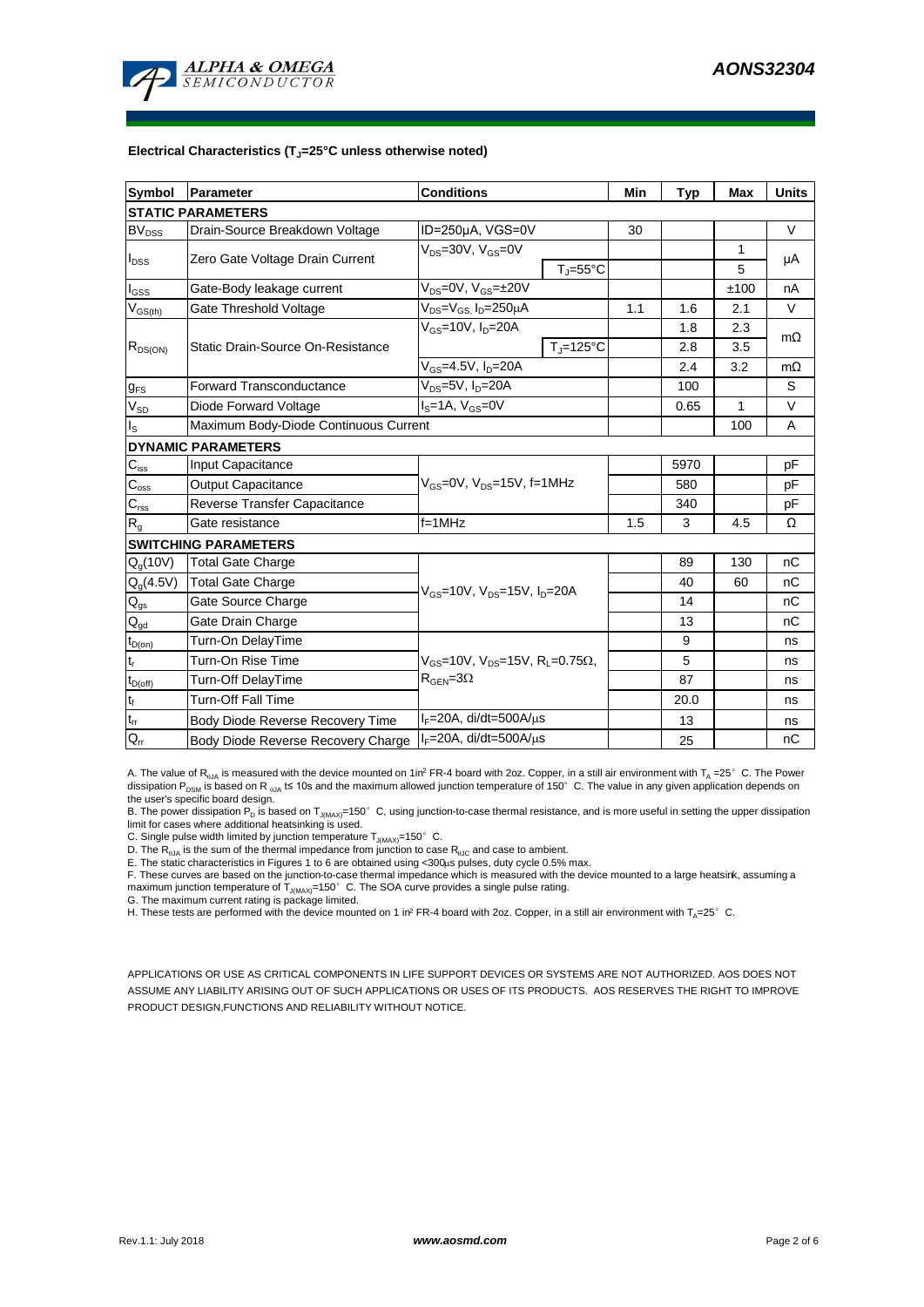

# **TYPICAL ELECTRICAL AND THERMAL CHARACTERISTICS**

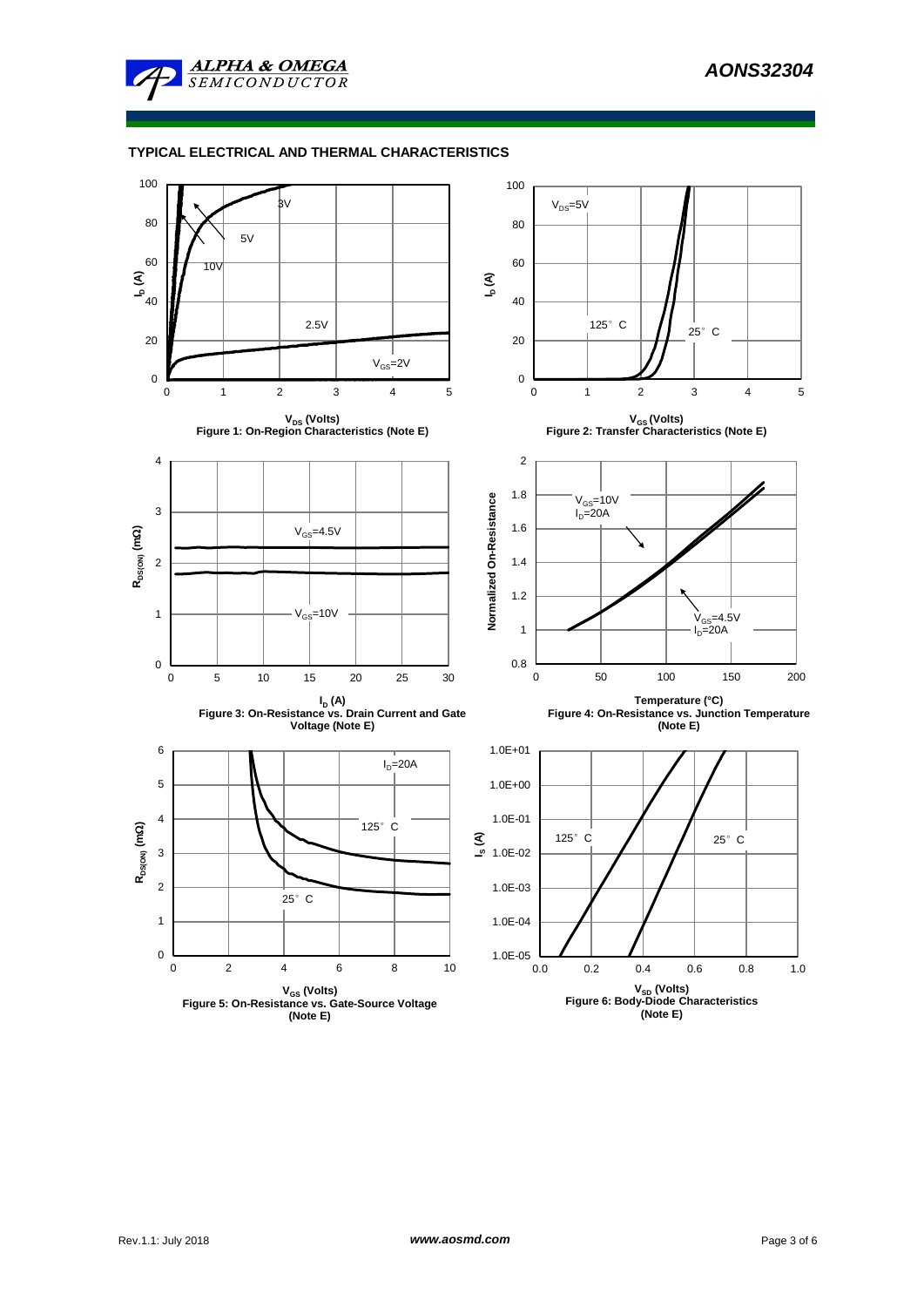

# **TYPICAL ELECTRICAL AND THERMAL CHARACTERISTICS**



**Pulse Width (s) Figure 11: Normalized Maximum Transient Thermal Impedance (Note F)**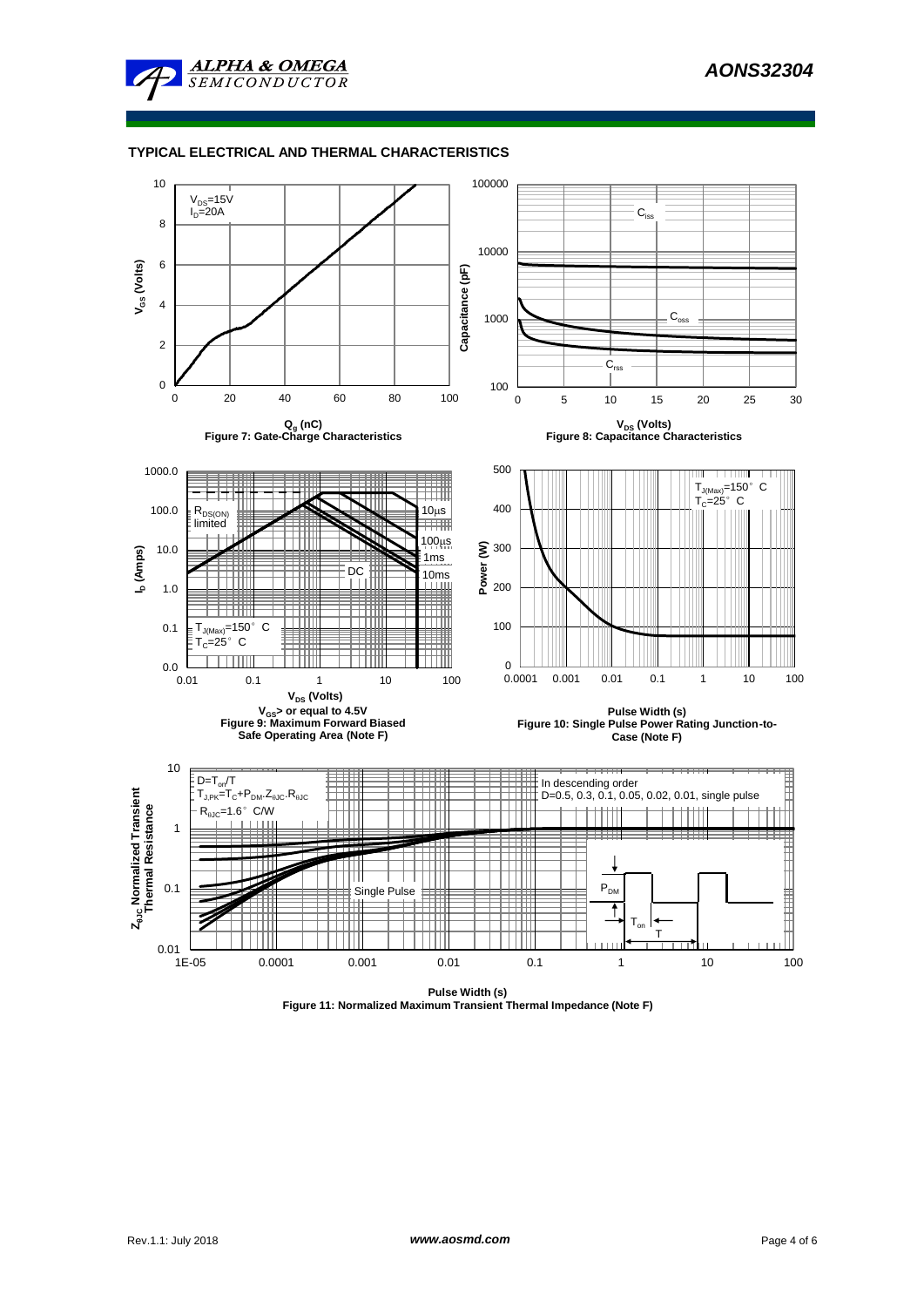

# **TYPICAL ELECTRICAL AND THERMAL CHARACTERISTICS**